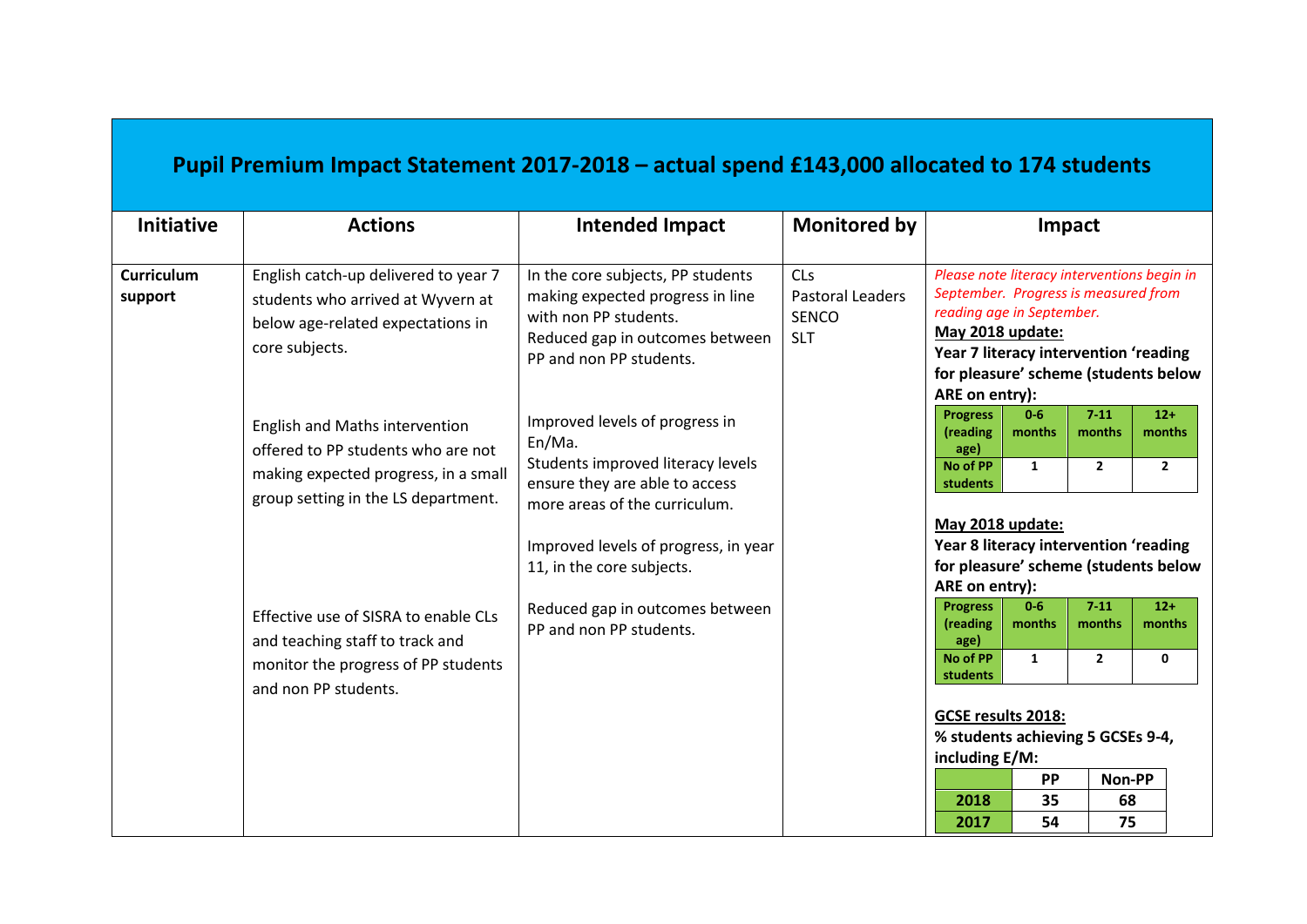|                                                                                                                                                                                                                                                         |                                                                                                                                                                                                |          | 2016                                                                                                                                                                                                                                  | 46      | 69                                                                                                                                                                                                                                                                                                                         |
|---------------------------------------------------------------------------------------------------------------------------------------------------------------------------------------------------------------------------------------------------------|------------------------------------------------------------------------------------------------------------------------------------------------------------------------------------------------|----------|---------------------------------------------------------------------------------------------------------------------------------------------------------------------------------------------------------------------------------------|---------|----------------------------------------------------------------------------------------------------------------------------------------------------------------------------------------------------------------------------------------------------------------------------------------------------------------------------|
|                                                                                                                                                                                                                                                         |                                                                                                                                                                                                |          | PP Progress 8 score:                                                                                                                                                                                                                  |         |                                                                                                                                                                                                                                                                                                                            |
|                                                                                                                                                                                                                                                         |                                                                                                                                                                                                |          |                                                                                                                                                                                                                                       | PP      | Non-PP                                                                                                                                                                                                                                                                                                                     |
|                                                                                                                                                                                                                                                         |                                                                                                                                                                                                |          | 2018                                                                                                                                                                                                                                  | $-0.88$ | $-0.03$                                                                                                                                                                                                                                                                                                                    |
|                                                                                                                                                                                                                                                         |                                                                                                                                                                                                |          | 2017                                                                                                                                                                                                                                  | $-0.78$ | $-0.06$                                                                                                                                                                                                                                                                                                                    |
|                                                                                                                                                                                                                                                         |                                                                                                                                                                                                |          | 2016                                                                                                                                                                                                                                  | $-0.4$  | $+0.12$                                                                                                                                                                                                                                                                                                                    |
|                                                                                                                                                                                                                                                         |                                                                                                                                                                                                |          | progress score                                                                                                                                                                                                                        |         | 30% of PP students achieved a positive                                                                                                                                                                                                                                                                                     |
|                                                                                                                                                                                                                                                         |                                                                                                                                                                                                |          | <b>Attainment 8 score:</b>                                                                                                                                                                                                            |         |                                                                                                                                                                                                                                                                                                                            |
|                                                                                                                                                                                                                                                         |                                                                                                                                                                                                |          |                                                                                                                                                                                                                                       | PP      | Non-PP                                                                                                                                                                                                                                                                                                                     |
|                                                                                                                                                                                                                                                         |                                                                                                                                                                                                |          | 2018                                                                                                                                                                                                                                  | 32.78   | 46.62                                                                                                                                                                                                                                                                                                                      |
|                                                                                                                                                                                                                                                         |                                                                                                                                                                                                |          | 2017                                                                                                                                                                                                                                  | 33.73   | 48.46                                                                                                                                                                                                                                                                                                                      |
|                                                                                                                                                                                                                                                         |                                                                                                                                                                                                |          | 2016                                                                                                                                                                                                                                  | 43.00   | 52.93                                                                                                                                                                                                                                                                                                                      |
| All year 11 PP students to be<br>provided with revision guides and<br>appropriate revision resources.<br>PP students to be provided with<br>curriculum materials, equipment and<br>resources.<br>Uniform provided for PP students<br>where appropriate. | Learning at Wyvern is supported at<br>home, leading to improved levels<br>of progress.<br>PP students have the correct<br>equipment at Wyvern and are able<br>to participate fully in lessons. | S Foster | April 2018 - terms 1 & 2 update:<br>for exams more thoroughly.<br>students in KS3 & KS4).<br>in the curriculum.<br>for music lessons.<br>133 PP students were given<br>calculators, enabling them to<br>participate fully in lessons. |         | Revision guides provided to 52 PP<br>pupils, enabling students to prepare<br>(Note - revision guides provided for<br><b>Financial support provided for Design</b><br>Technology & PE options for 64 PP<br>students to enable full participation<br>8 PP students received 100% funding<br>equipment such as stationery and |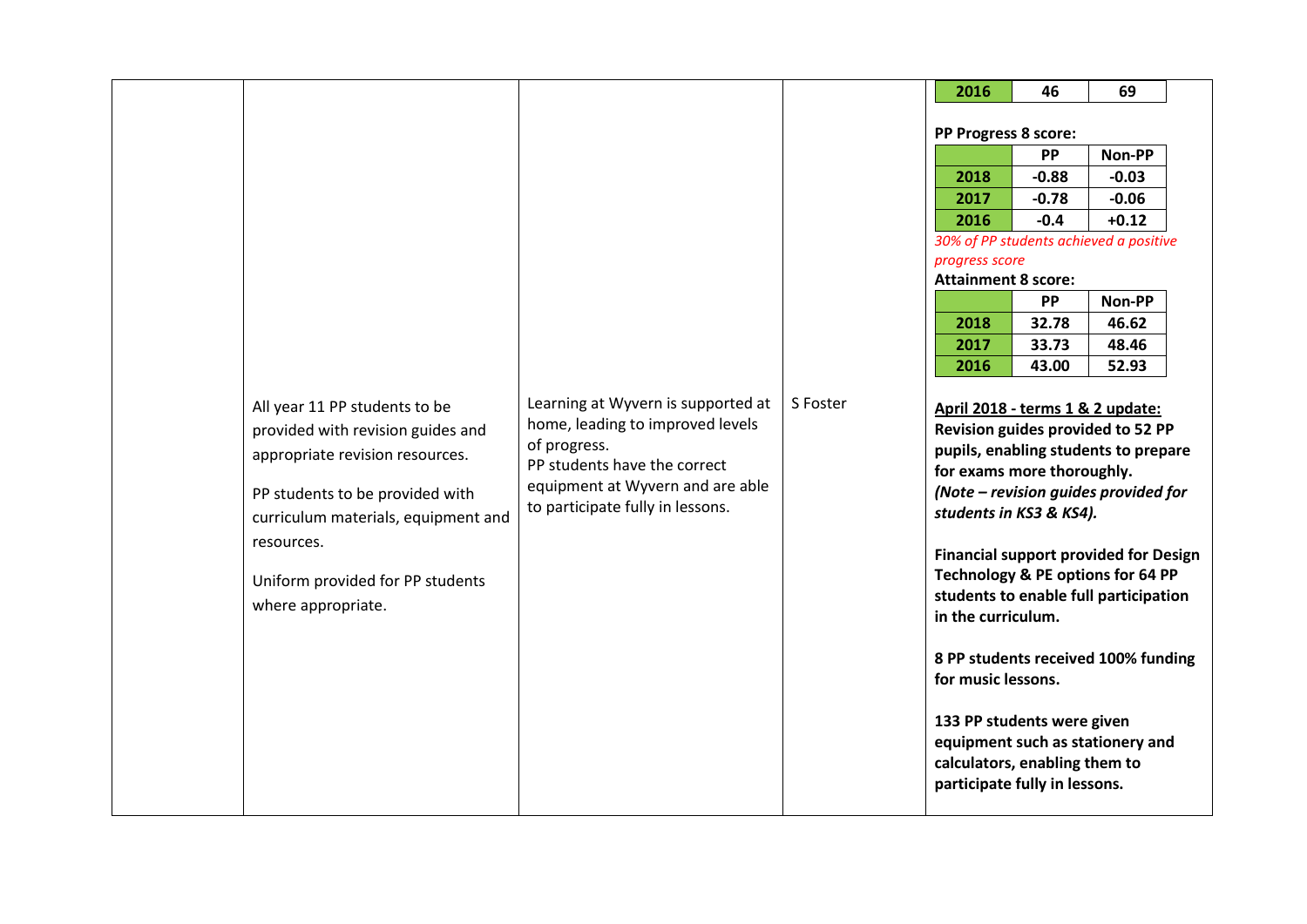|                 |                                                                                                         |                                                                                                                                                                                                                                        |              | 92 PP students received resources or<br>curriculum materials to enable them<br>to access the curriculum and make<br>progress.<br>July 2018 - term 3 update:<br>Revision guides provided to 10 PP<br>pupils, enabling students to prepare<br>for exams more thoroughly.<br>59 PP students were given equipment<br>such as stationery and calculators,<br>enabling them to participate fully in<br>lessons.<br>15 PP students received resources or<br>curriculum materials to enable them<br>to access the curriculum and make<br>progress. |
|-----------------|---------------------------------------------------------------------------------------------------------|----------------------------------------------------------------------------------------------------------------------------------------------------------------------------------------------------------------------------------------|--------------|--------------------------------------------------------------------------------------------------------------------------------------------------------------------------------------------------------------------------------------------------------------------------------------------------------------------------------------------------------------------------------------------------------------------------------------------------------------------------------------------------------------------------------------------|
| <b>Staffing</b> | Employ an ESLA 5 days per week to<br>support PP students who require<br>additional and bespoke support. | PP students will feel valued and<br>supported in school which in turn<br>will support their attendance,<br>confidence, self-esteem and<br>average work ethic scores.                                                                   | <b>SENCO</b> | 16 PP students accessed ELSA support<br>within school.                                                                                                                                                                                                                                                                                                                                                                                                                                                                                     |
|                 | Employ a full time Family Support &<br>Pupil Premium Worker to support<br>the most vulnerable students. | Improved circumstances for<br>families in crisis and swift referral<br>to external agencies where<br>appropriate.<br>Removal of barriers to education<br>and learning within the home and<br>greater levels of parental<br>engagement. | J Firth      | PP students and their families are<br>supported by the Family Support &<br>Pupil Premium Worker. PP impact<br>statements and monitoring systems<br>have been introduced with the<br><b>Pastoral Assistants and individual</b><br>case studies have been produced.<br>These are held confidentially by<br>Wyvern College.                                                                                                                                                                                                                   |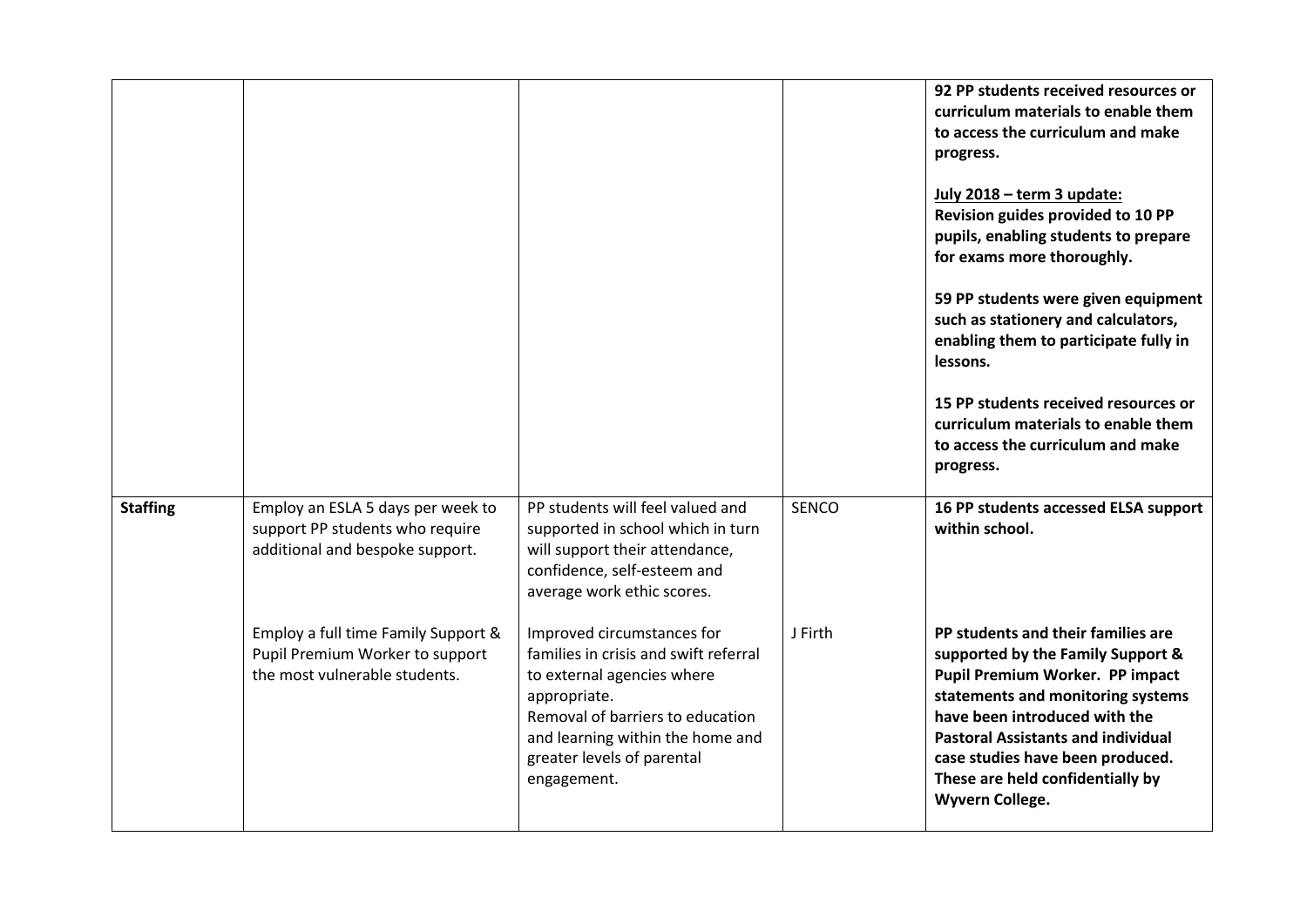|                                 | Careers Co-ordinator to provide<br>bespoke guidance and support to<br>Pupil premium students to minimise<br>the risk of them becoming a NEET at<br>the end of Year 11 (NEET - 'Not in<br>education, employment or training'). | PP students will feel valued and<br>supported in school which will lead<br>to improved outcomes for Year 11<br>leavers and engagement in post-16<br>provision.                                     | J Firth<br>S Stocks                                        | PP students are supported by the<br><b>Careers Co-ordinator. Monitoring</b><br>systems are in place and careers<br>records have been produced for all<br>PP students in year 11, identifying<br>support offered and post-16<br>pathways.                          |
|---------------------------------|-------------------------------------------------------------------------------------------------------------------------------------------------------------------------------------------------------------------------------|----------------------------------------------------------------------------------------------------------------------------------------------------------------------------------------------------|------------------------------------------------------------|-------------------------------------------------------------------------------------------------------------------------------------------------------------------------------------------------------------------------------------------------------------------|
| <b>Alternative</b><br>provision | Full time placement at the Bridge for<br>students at risk of PEX and students<br>not engaging in mainstream<br>education.                                                                                                     | Reduction in PEX rate at both key<br>stages. Students referred to the<br>Bridge achieve GCSE qualifications<br>(or equivalent). Raised aspirations<br>and re-engagement in learning.               | J Firth                                                    | 4 year 11 PP students attended<br>alternative provision for the<br>academic year.<br>Two students went on to achieve<br>• 7 GCSE passes at grades 9-1<br>6 GCSE passes at grades 9-1                                                                              |
|                                 | To deliver a behaviour intervention<br>programme (Pavilion) for students at<br>risk of FTEs.                                                                                                                                  | Reduction in number of FTEs for<br>students attending the Pavilion<br>programme.                                                                                                                   |                                                            | Over time, data shows that PP<br>students who attend the Pavilion<br>programme, are less likely to go on<br>and receive a FTE.<br>PP students who have already                                                                                                    |
|                                 | To deliver a re-vamped behaviour<br>intervention programme at Wyvern<br>(SSR) for students at risk of FTEs.                                                                                                                   | Reduction in number of FTEs for<br>students. Decline in the number of<br>behaviour points received by<br>students.                                                                                 |                                                            | received at least 1 FTE, show an<br>overall reduction in the subsequent<br>number of FTEs.<br>A small number of PP students may<br>be referred for alternative<br>educational provision, to better meet<br>their learning & social and emotional<br>health needs. |
| <b>LINKS courses</b>            | To deliver a work-related learning<br>curriculum for targeted PP students<br>through a 1-day vocational day<br>release course at a local post-16<br>college or Riverside Gardens.                                             | PP Students achieve a vocational<br>qualification.<br>PP students have access to the<br>work-related curriculum, leading to<br>improved motivation and positive<br>attitude to learning at Wyvern. | <b>Pastoral Leaders</b><br>Y10/11<br>K Bruce<br><b>SLT</b> | 1 year 11 PP student attended a<br>vocational day release course.<br><b>Qualifications achieved were:</b><br><b>Entry level team building</b><br>Level 1 horticulture and<br>construction                                                                         |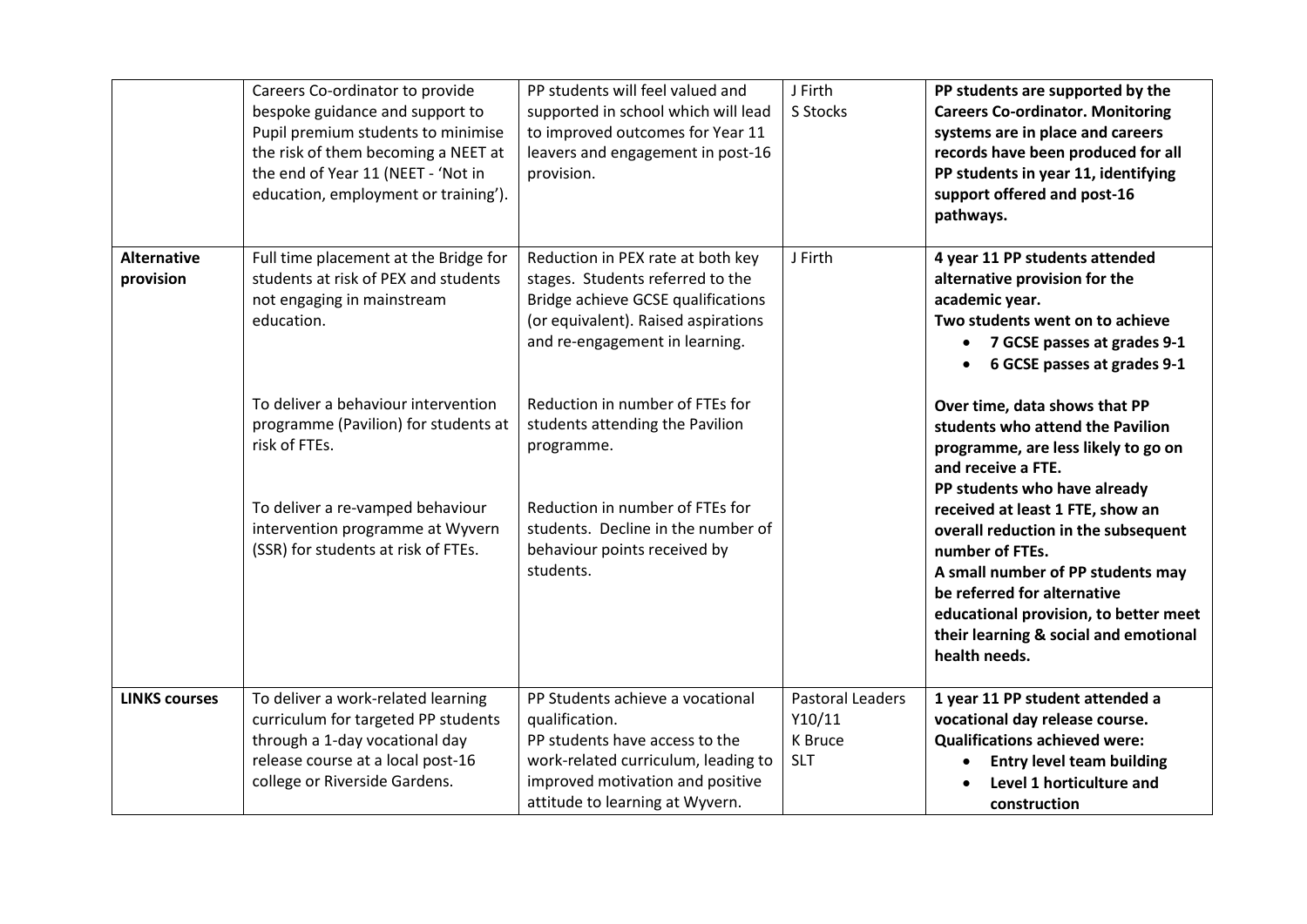|                                       |                                                                                                                                                                            | PP students have clear post-16<br>pathways and do not become<br>NEETs.                                                                                                                                                                              |                                               | 1 year 10 PP student attended a<br>vocational day release course and is<br>aiming for a Level 1 VTCT Hair and<br>Beauty qualification at the end of<br><b>Year 11.</b>                                                                                                                                                                                                                                                                                                              |
|---------------------------------------|----------------------------------------------------------------------------------------------------------------------------------------------------------------------------|-----------------------------------------------------------------------------------------------------------------------------------------------------------------------------------------------------------------------------------------------------|-----------------------------------------------|-------------------------------------------------------------------------------------------------------------------------------------------------------------------------------------------------------------------------------------------------------------------------------------------------------------------------------------------------------------------------------------------------------------------------------------------------------------------------------------|
| <b>Triple S revision</b><br>programme | Saturday morning revision<br>programme for year 11 students<br>approaching GCSEs to prepare them<br>for the summer examinations. PP<br>students will receive a free place. | Target of 10% increase in year 11<br>PP students attending Saturday<br>morning revision programme,<br>compared to 2017 attendance.<br>Improved outcomes at GCSE for PP<br>students therefore reducing the<br>gap between PP and non PP<br>students. | <b>Pastoral Leader</b><br>J Firth<br>S Stocks | Year 11 students were invited to a<br>series of Saturday School revision<br>sessions in the summer term, which<br>were free of charge.<br>19/42 PP students attended - 45% of<br>the total (an increase from 28% last<br>year) as follows:<br>6 students attended 1-3<br>$\bullet$<br>revision sessions<br>11 students attended 4-6<br>revision sessions<br>2 students attended 7+<br>revision sessions<br>Last summer only 2 PP students attended<br>more than 1 revision session. |
| <b>Enrichment</b><br>experiences      | Funding available for PP students to<br>access up to 50% funding towards<br>curriculum and extra-curricular day<br>trips throughout the academic year.                     | PP students feel part of the<br>Wyvern school community and are<br>able to access extra-curricular and<br>enrichment activities in line with<br>their peers (non PP).                                                                               | J Firth<br>S Foster                           | April 2018 - terms 1 & 2 update:<br>49 PP students received a financial<br>contribution which enabled them to<br>attend a school enrichment trip.<br>July 2018 - term 3 update:<br>68 PP students received a financial<br>contribution which enabled them to<br>attend or participate in a school<br>enrichment trip or activity.                                                                                                                                                   |
|                                       | To plan, manage and deliver a PP<br>residential trip to Dorset for PP                                                                                                      |                                                                                                                                                                                                                                                     | M Kerslake<br>S Foster                        | 19 students attended the Harbour<br>Challenge residential trip.                                                                                                                                                                                                                                                                                                                                                                                                                     |